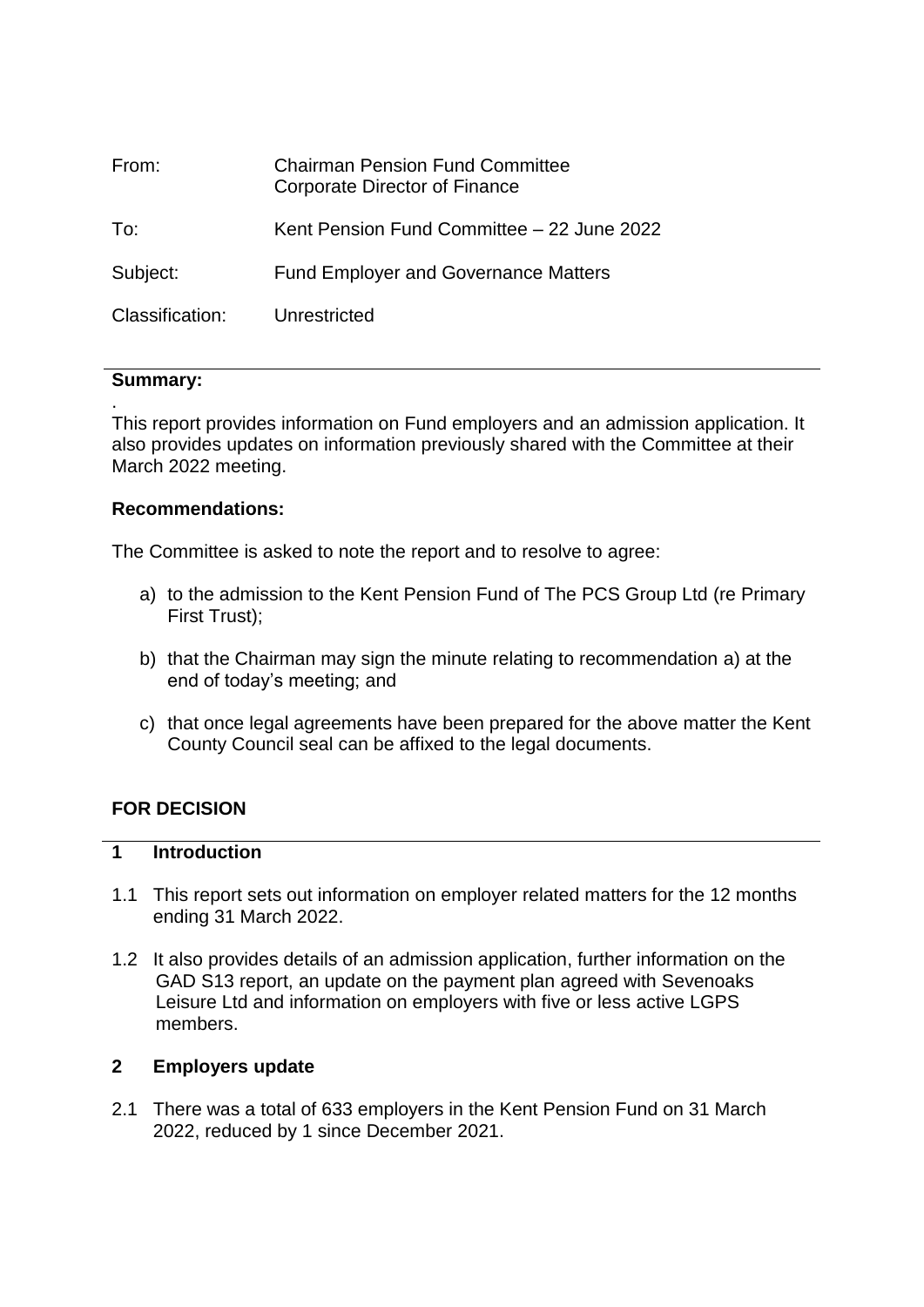

- 2.2 The number of active employers regularly paying contributions reduced by 2, one employer merged into an existing Trust and 1 employer ceased to have active members in the Local Government Pension Scheme (LGPS). The ceased employers include both those employers that have ceased to have active members but for whom the termination process is incomplete and those that no longer have active contributing members in the LGPS and for whom the Fund has an existing or future liability to pay any pensions.
- 2.3 The following table lists employers who joined the Fund as well as those who ceased to have active members in the Fund during the 12 months to 31 March 2022.

| <b>New Employers</b>                                                              | <b>Effective date</b>                     | <b>New Notification</b> |
|-----------------------------------------------------------------------------------|-------------------------------------------|-------------------------|
| <b>Admission Bodies</b>                                                           |                                           |                         |
| <b>Churchill Contract Services Ltd</b><br>(re Thinking Schools Academy)<br>Trust) | 1 September 2019<br>(backdated admission) |                         |
| <b>Cleantec Services Ltd (re</b><br>Dartford Grammar School for<br>Girls Academy) | 1 October 2019<br>(backdated admission)   |                         |
| <b>Scheduled Bodies</b>                                                           |                                           |                         |
| <b>Canterbury Environment</b><br>Company Ltd                                      | 1 February 2021<br>(backdated)            |                         |
| <b>Kite College</b>                                                               | 1 May 2021<br>(backdated)                 |                         |
| <b>Academy Trusts</b>                                                             |                                           |                         |
| <b>Inspire Trust</b>                                                              | 1 April 2021                              |                         |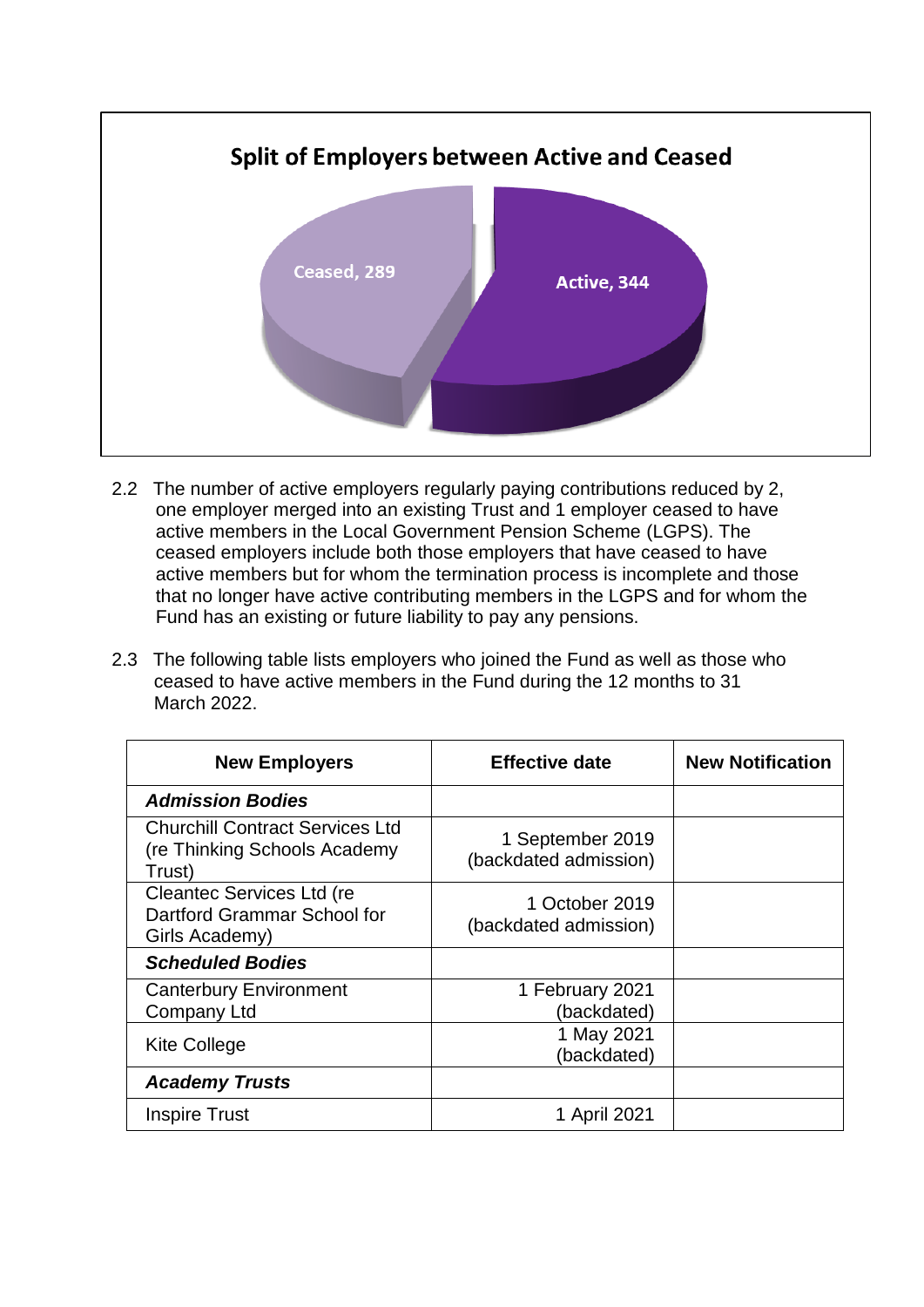| <b>Ceased / Merged to</b><br><b>Trust Employers</b> | <b>Effective Date</b>                                                      | <b>New Notification</b> |
|-----------------------------------------------------|----------------------------------------------------------------------------|-------------------------|
| <b>Admission Bodies</b>                             |                                                                            |                         |
| Kent College Canterbury                             | 31 January 2021<br>(late notification of<br>last active member<br>leaving) |                         |
| <b>Rochester Care Homes Ltd</b>                     | 31 March 2021                                                              |                         |
| Deep Beat Entertainment Ltd<br>(Medway Park)        | 18 May 2021                                                                |                         |
| Deep Beat Entertainment Ltd<br>(Strood)             | 18 May 2021                                                                |                         |
| <b>Busy Bee Cleaning Services Ltd</b>               | 31 July 2021                                                               |                         |
| <b>Tascor Services Ltd</b>                          | 28 January 2022                                                            | X                       |
| <b>Academy Trusts</b>                               |                                                                            |                         |
| <b>Village Academy Trust</b>                        | 31 May 2021                                                                |                         |
| <b>Brook Learning Trust</b>                         | 31 August 2021                                                             |                         |
| <b>Castle Academy Trust</b>                         | 31 December 2021                                                           |                         |
| <b>Cliffe Woods Primary School</b><br>Trust         | 31 December 2021                                                           | X                       |
| <b>Scheduled Bodies</b>                             |                                                                            |                         |
| <b>Kent Magistrates Courts</b><br>Committee         | 31 March 2021                                                              |                         |
| <b>Farningham Parish Council</b>                    | 30 November 2020<br>(late reporting to<br>Committee)                       |                         |

2.4 In the 12 months to March 2022 the Fund received £271.8m from employers in respect of their monthly contributions (employer and employee) as follows:

|           | <b>Received</b><br><b>Early</b> | Cash on 19th | <b>Received</b><br>Late | Total      |
|-----------|---------------------------------|--------------|-------------------------|------------|
|           | £                               | £            | £                       | £          |
| April     | 12,837,382                      | 8,765,672    | 588,584                 | 22,191,638 |
| May       | 12,281,627                      | 9,762,070    | 60,340                  | 22,104,037 |
| June      | 12,722,129                      | 9,642,137    | 76,147                  | 22,440,413 |
| July      | 13,285,609                      | 8,791,062    | 224,541                 | 22,301,212 |
| August    | 12,747,650                      | 9,592,330    | 38,343                  | 22,378,323 |
| September | 13,048,730                      | 9,111,031    | 27,175                  | 22,186,936 |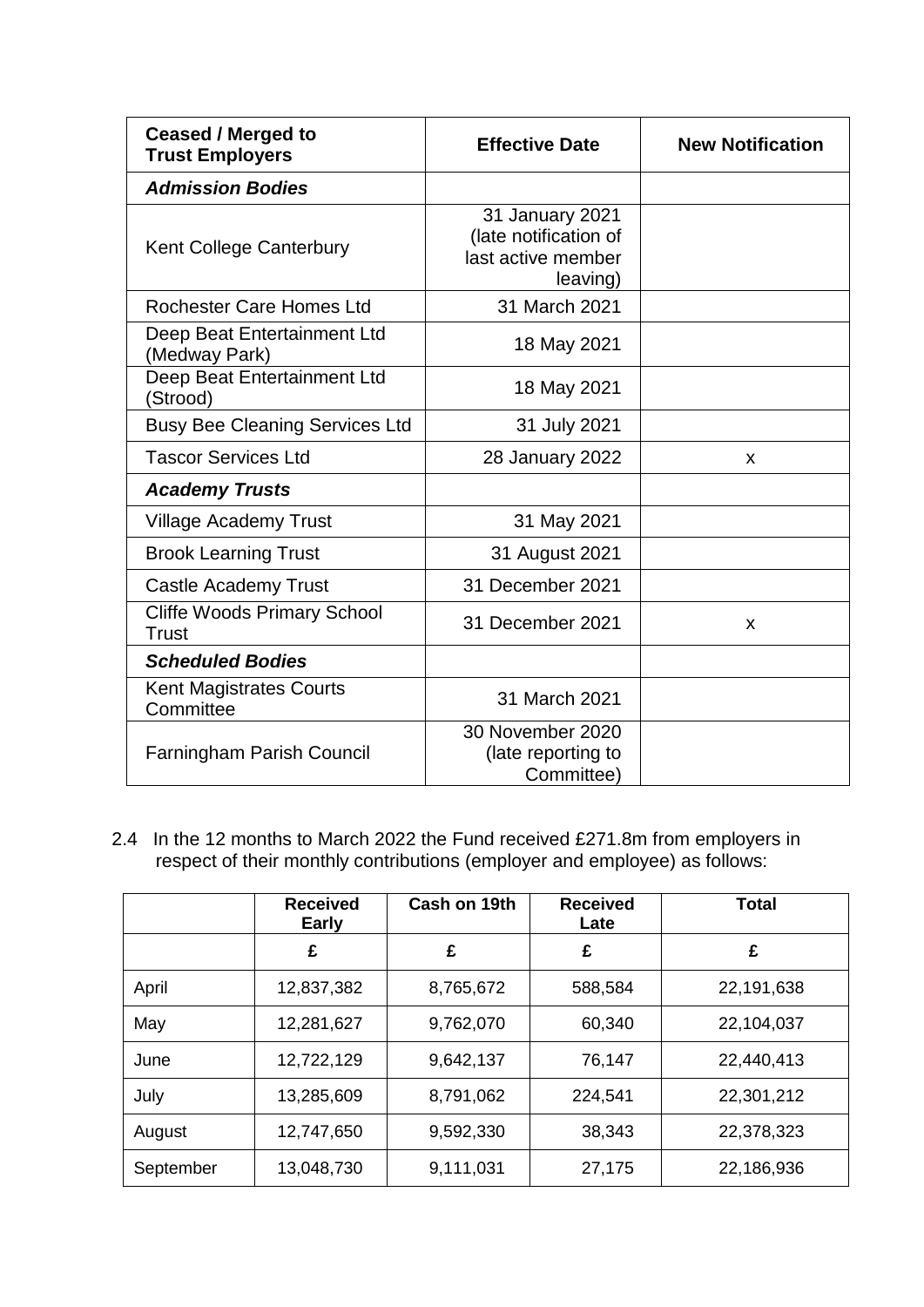| October  | 13,845,594   | 8,590,553   | 21,743    | 22,457,890  |
|----------|--------------|-------------|-----------|-------------|
| November | 13,195,251   | 9,662,220   | 119,552   | 22,977,023  |
| December | 13,861,455   | 9,767,618   | 56,483    | 23,685,556  |
| January  | 12,126,632   | 10,116,735  | 480,348   | 22,723,715  |
| February | 12,573,925   | 9,830,030   | 511,856   | 22,915,811  |
| March    | 13, 171, 337 | 9,501,051   | 748,856   | 23,421,244  |
| Total    | 155,697,321  | 113,132,509 | 2,953,968 | 271,783,798 |

2.5 The following table shows employers from whom the Fund receives monthly contributions by Employer Group. Note the KCC figures reflect the council's and schools' relationships with several payroll providers.



2.6 Officers continue to monitor the receipt of these contributions and the following two charts show the % of employer contributions received on time by two different measures; by value and by number of employers. The Key Performance Indicator (KPI) of 95% for % of contributions received on time by employer was not achieved in April 2021, due to backdated admissions and some parish councils having issues with their banking arrangements.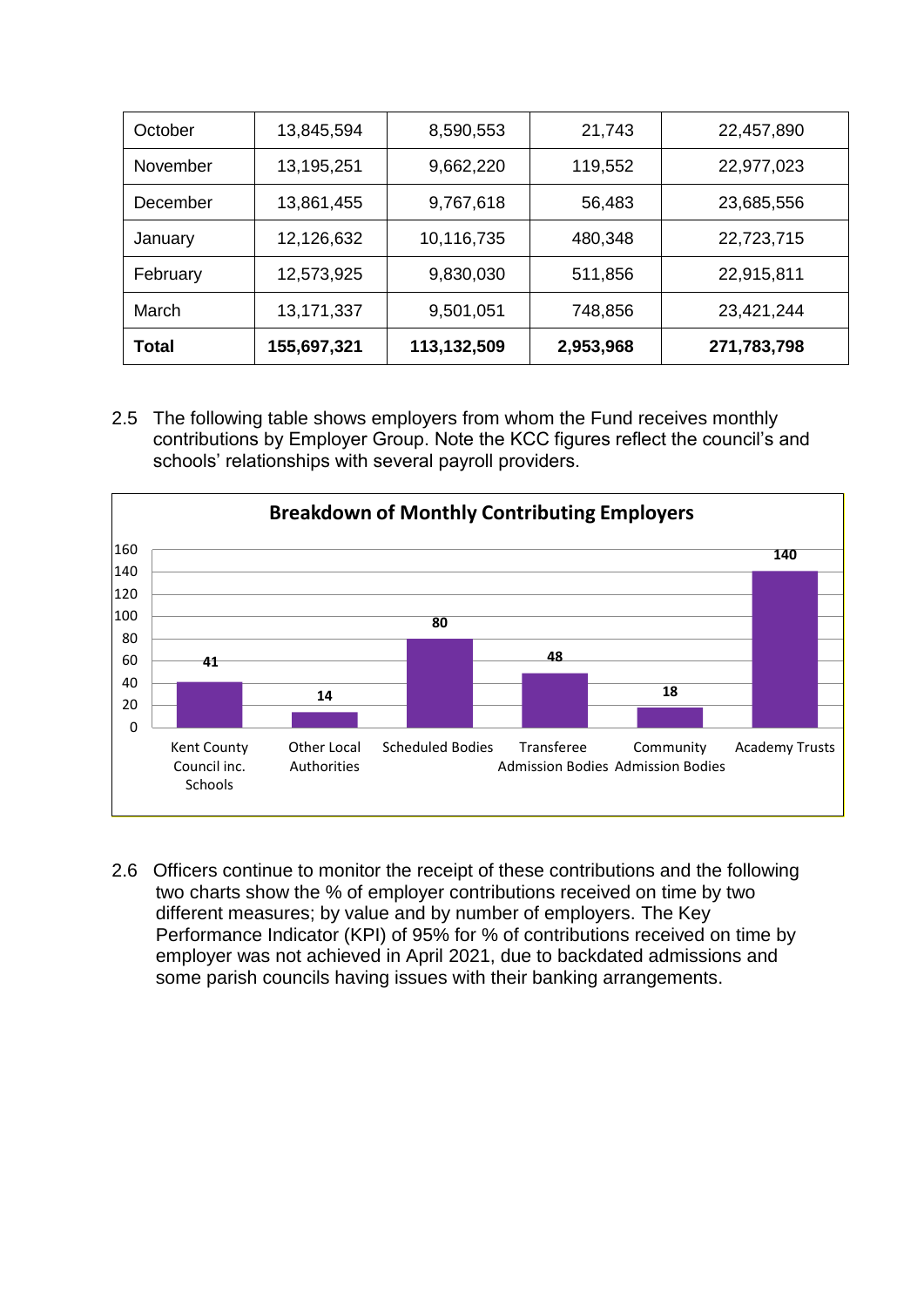



# **3 The PCS Group Ltd (re The Primary First Trust)**

- 3.1 The Primary First Trust awarded a 3-year + 2-month contract for cleaning services from 1 June 2021 and this involved the transfer of 8 employees to The PCS Group Ltd.
- 3.2 The PCS Group Ltd has applied retrospectively for admission to the Pension Fund to ensure the continuity of pension arrangements for staff.
- 3.3 The admission application has been made under Schedule 2 Part 3 1(d) (i) of the LGPS Regulations 2013, as amended, and under this regulation the admitted body is required to provide some form of security.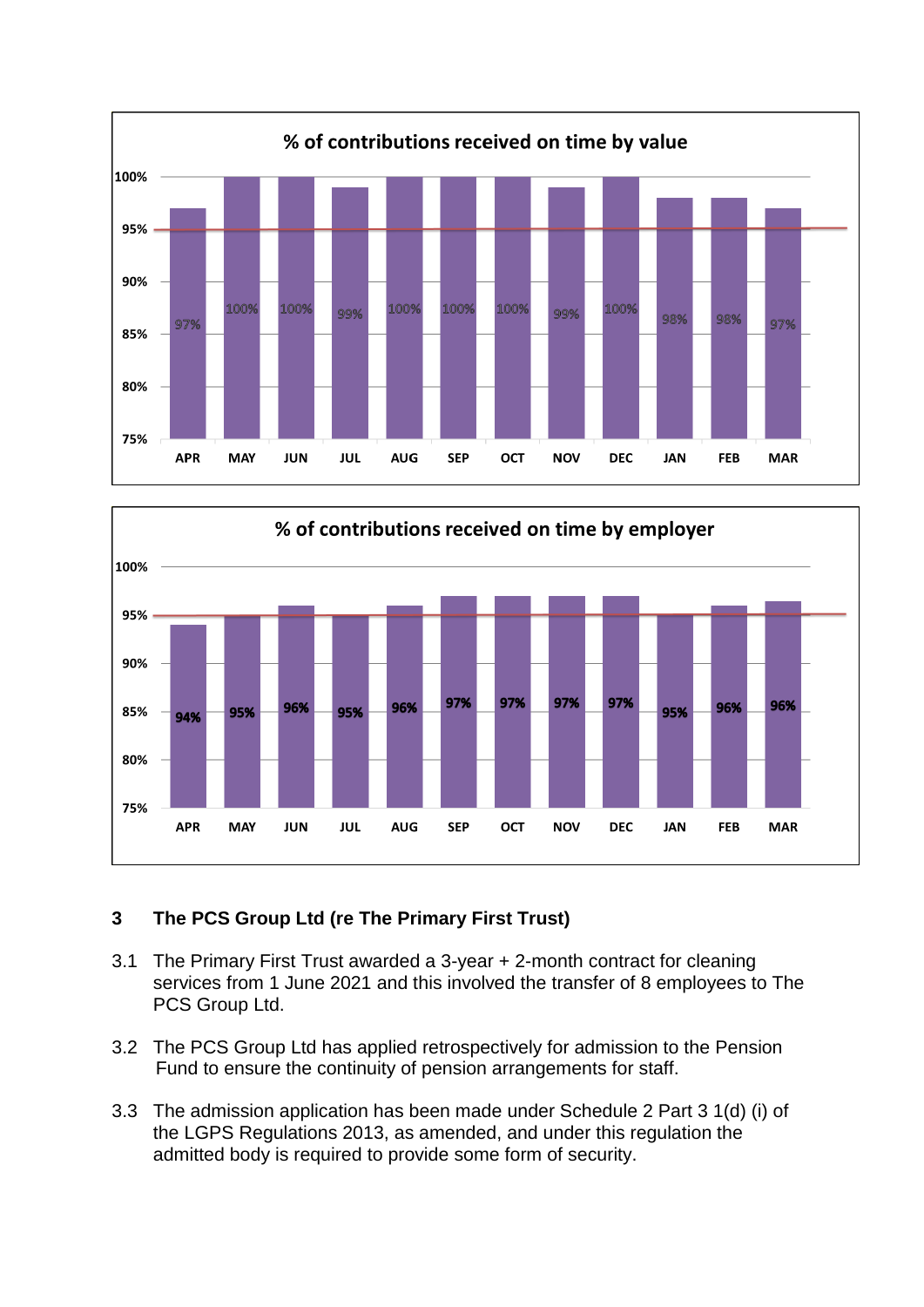- 3.4 The completed questionnaire and supporting documents provided by the PCS Group Ltd has been examined by officers to ensure compliance with the LGPS Regulations, and Invicta Law has given a favourable opinion.
- 3.5 The Fund actuary has assessed the employer contribution rate as 28.8% for a closed agreement.
- 3.6 The Primary First Trust as the scheme employer party to the admission agreement has agreed to provide a guarantee. A satisfactory assessment of the financial strength of the academy trust has been undertaken and the terms of the guarantee will be captured in the admission agreement.

## **4 Sevenoaks Leisure Ltd (SLL)**

- 4.1 At their meeting on 1 December 2021 the Committee agreed a 6-year instalment plan for the payment of the arrears of employer contributions be entered into with SLL under advice from Barnett Waddingham.
- 4.2 At the Committee meeting on 30 March 2022 it was agreed officers would monitor payments from SLL and provide an update at future meetings of the Committee and Board.
- 4.3 Officers can now advise that SLL has paid all their employee and employer contributions on time since November 2021 including the instalments agreed for the arrears of employer contributions.
- 4.4 The instalment plan was legally completed on 25 April 2022 for the agreed period of six years.
- 4.5 Officers will continue to monitor payments by SLL and provide further updates including an update on SLL's published accounts.

## **5 Employers with 5 or less active LGPS members**

- 5.1 At their meeting on 30 March 2022 the Committee discussed the issue of employers with a small number of active LGPS members and what could be done to proactively manage their potential exit from the Fund.
- 5.2 Since the 2016 triennial valuation report the actuary has reported indicative cessation figures (i.e. likely exit surpluses/deficits) with the valuation results to employers with 5 or less active LGPS members.
- 5.3 The purpose of this information has been to highlight potential issues to employers and demonstrate that assumptions used by the actuary to calculate cessation figures differ from the ongoing assumptions used to set employer contribution rates. Employers are also expected to take their own advice.
- 5.4 There are approximately 65 employers in the Fund with less than 5 active LGPS members, including some parish and town councils and admission bodies. Cessation figures will again be provided to the small employers with